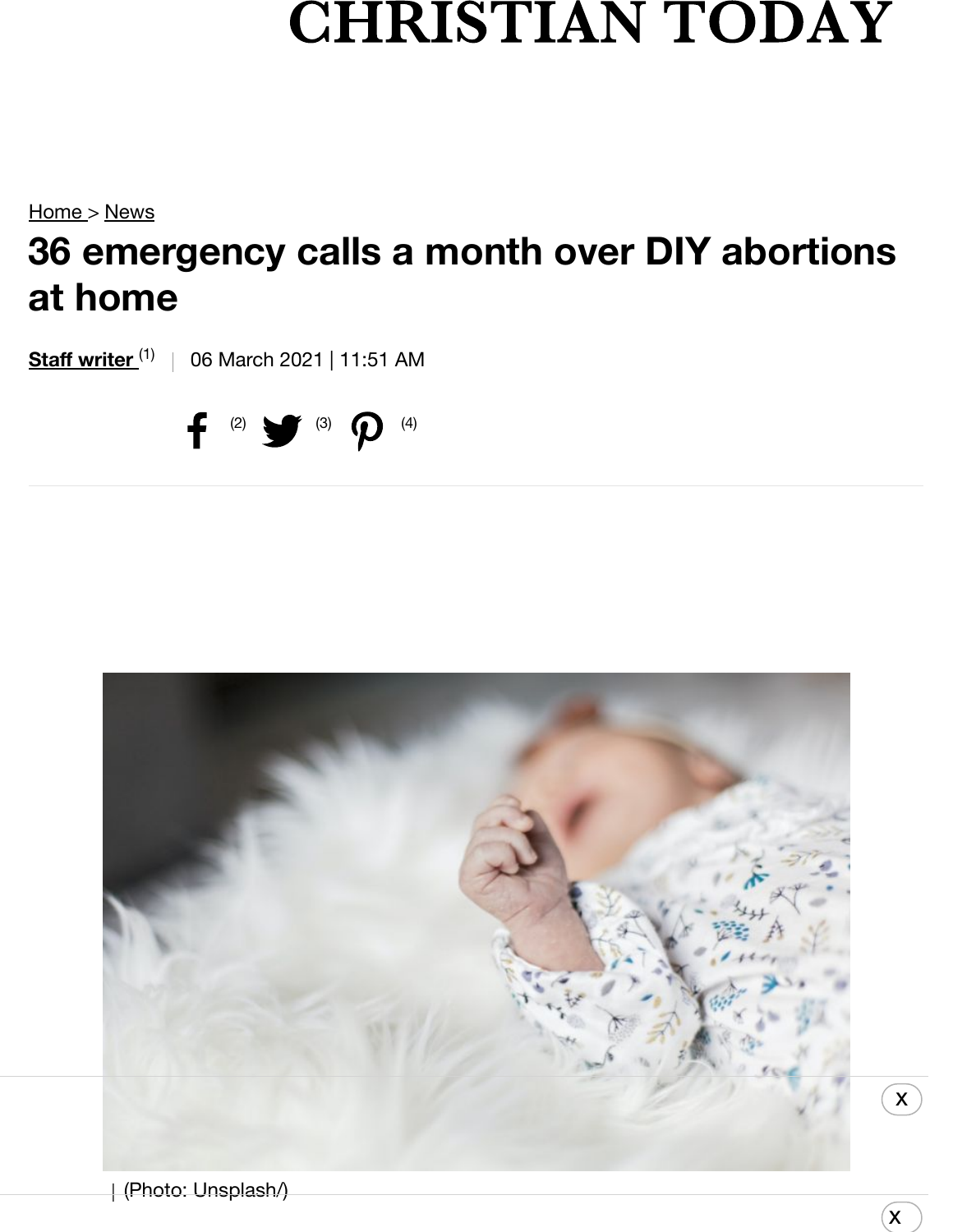An average of 36 calls a month are being made to 999 by women who have taken abortion pills at home during the pandemic, Christian Concern reports.

The alarming figures were part of the evidence presented to a cross-party group of politicians in the Commons and Lords about the dangers of DIY abortions.

It comes after the Government relaxed abortion regulations at the start of the pandemic to allow women to take both abortion pills in their home.

England, Scotland and Wales are all considering making the changes permanent, but pro-life campaigners say the regulations only put vulnerable women at risk of coercion or medical complications.

During the online briefing, hosted by Lord Mackay of Clashfern, a video presentation shared the story of one woman named only as Kirsty who was coerced into taking the pills at home against her will.

She revealed how she still struggles with the trauma of what occurred.

"The home abortion is made to think you are doing it in the comfort of your own home," she said.

"But instead, you have the memory of what you have done in your own home forever. My home is no longer my happy safe space, it is the place where I took away my child."

Dr Dermot Kearney, of the Catholic Medical Association, voiced concern that gestation cannot be verified through e-consultations and that ectopic pregnancies may be missed.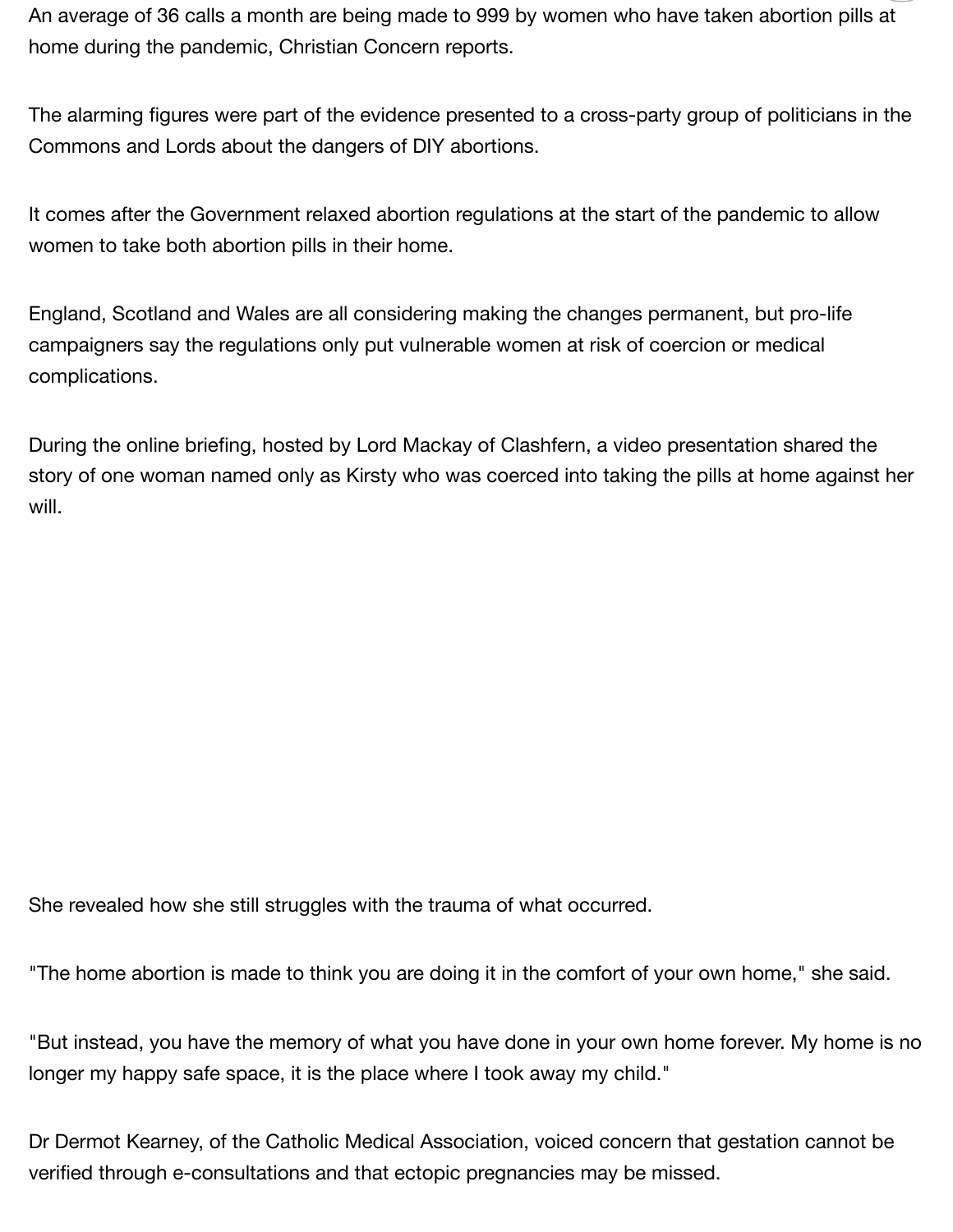He told parliamentarians that the risk of complications is much higher if the pills are taken after 10 weeks' gestation - something which a previous Christian Concern investigation revealed is happening <sup>(5)</sup>.

Dr Kearney is the co-founder of the Abortion Pill Rescue Service <sup>(6)</sup>, a 24-hour service to help women obtain the abortion reversal pill.

He said there had been over 110 calls to the service in the last nine months.

Further evidence presented during the briefing revealed that complications have become more common after regulations were relaxed.

While the Department of Health recorded only one complication among 23,061 medical abortions between April and June 2020, freedom of [information inquiries to the Care](https://christianconcern.us2.list-manage.com/track/click?u=bed173cc9adfcad1e0e442a35&id=efeabf2299&e=53695870c2) Quality Commission and the NHS found that six hospitals had reported 69 complications following the taking of abortion pills.

The FOI requests also found that an average of 36 calls per month were made to 999 emergency services after the abortion pills had been taken, with an average of 20 ambulance responses per month.

Andrea Williams, chief executive of Christian Concern, one of the groups involved in the briefing, said: "Abortion pills are powerful drugs and the idea that women are receiving them through the post and taking them without proper medical supervision hardly bears thinking about.

"The statistics speak for themselves, yet behind each of these figures are women who have been neglected and failed by the abortion industry.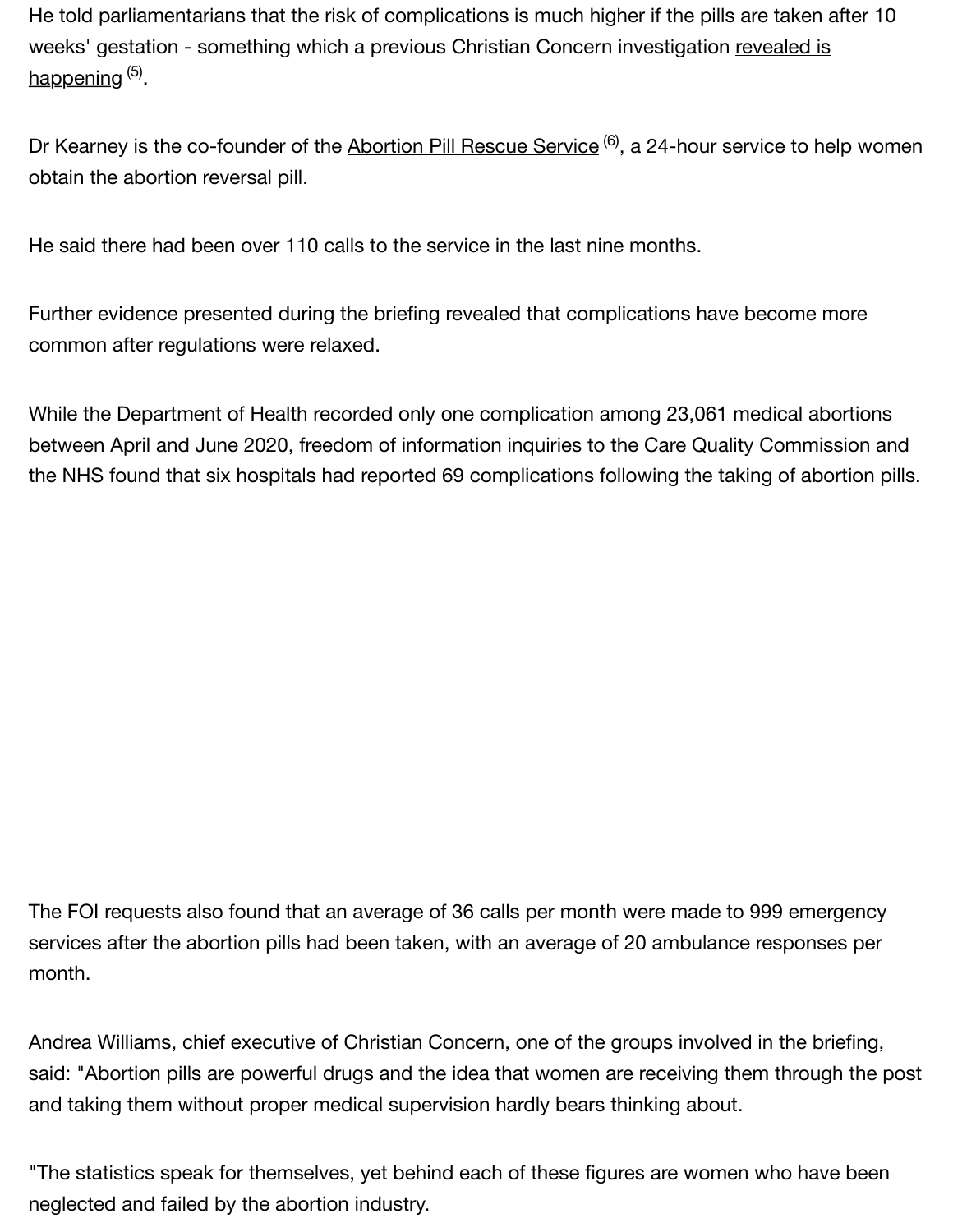"Alarmingly, the government is now considering making this dangerous policy permanent – without looking at all the evidence. Women deserve better than this. Women deserve proper care."

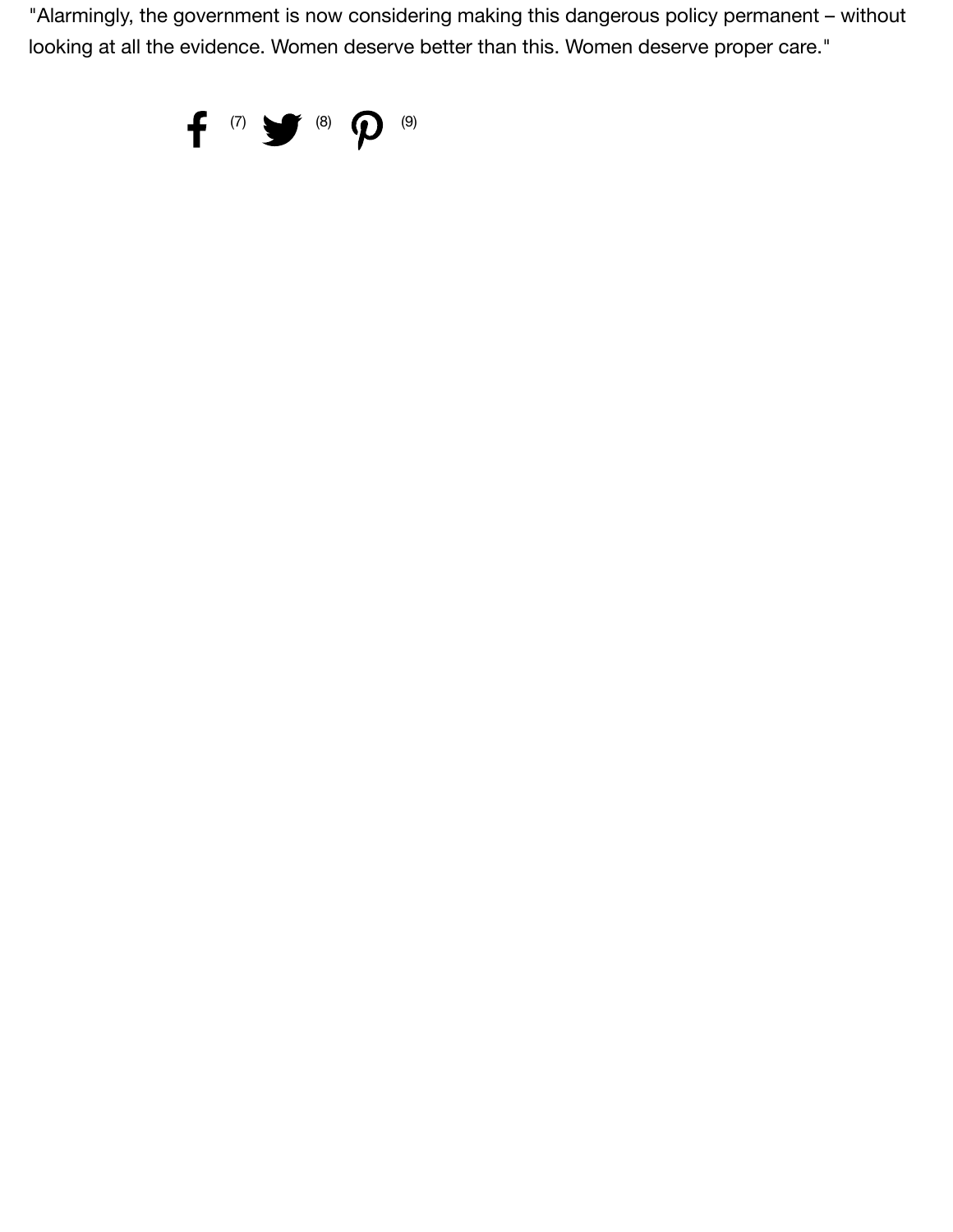## **Links on the page**

- 1. https://www.christianpost.com/reporter/staff-writer
- 2. https://www.facebook.com/sharer.php?u=https://www.christiantoday.com/article/36-emergencycalls-a-month-over-diy-abortions-at-home/136474.htm
- 3. https://twitter.com/intent/tweet?url=https://www.christiantoday.com/article/36-emergency-calls-amonth-over-diy-abortions-at-home/136474.htm&text=36 emergency calls a month over DIY abortions at home
- 4. https://www.pinterest.com/pi[n/create/b](https://www.ezoic.com/what-is-ezoic/)utton/?url=https://www.christiantoday.com/article/36 emergency-calls-a-month-over-diy-abortions-at-home/136474.htm
- 5. https://christianconcern.com/news/undercover-investigation-exposes-diy-abortion-servicebreaki[ng-the-law/](https://www.christiantoday.com/article/heartache.after.25.year.old.prayer.leader.and.husband.die.in.hiking.accident/136471.htm)
- 6. https://christianconcern.us2.list-manage.com/track/click? u=bed173cc9adfcad1e0e442a35&id=efeabf2299&e=53695870c2
- 7. https://www.facebook.com/sharer.php?u=https://www.christiantoday.com/article/36-emergencycalls-a[-month-over-diy-abortions-at-home/136474.htm](https://www.christiantoday.com/article/judge.rejects.charge.against.christian.baker.jack.phillips.over.trans.cake/136475.htm)
- 8. https://twitter.com/intent/tweet?url=https://www.christiantoday.com/article/36[-emergency-calls-](https://www.christiantoday.com/article/judge.rejects.charge.against.christian.baker.jack.phillips.over.trans.cake/136475.htm)amonth-over-diy-abortions-at-home/136474.htm&text=36 emergency calls a month over DIY abortions at home
- 9. http[s://www.pinterest.com/pin/create/button/?url=h](https://www.christiantoday.com/article/pope.calls.for.peace.in.historic.visit.to.iraq/136470.htm)ttps://www.christiantoday.[com/article/36](https://www.christiantoday.com/article/pope.calls.for.peace.in.historic.visit.to.iraq/136470.htm) emergency-calls-a-month-over-diy-abortions-at-home/136474.htm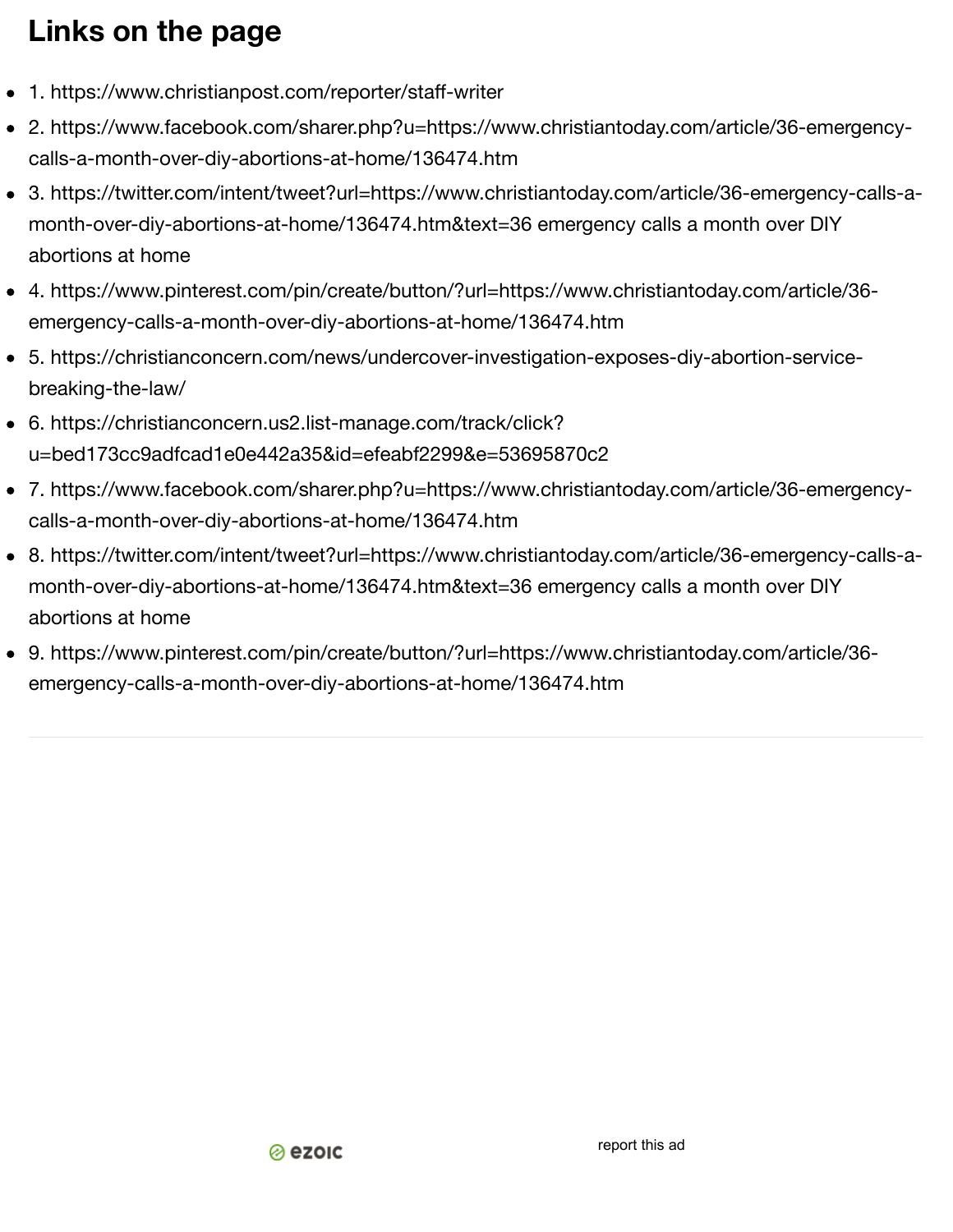⊗ ezoic

[report this ad](https://www.christiantoday.com/article/harry.and.meghan.say.they.were.wed.in.secret.by.archbishop.of.canterbury.3.days.before.wedding/136478.htm)

**MOST [READ](https://www.christiantoday.com/article/welcome.to.mozambique.where.women.really.are.fixing.each.others.crowns/136463.htm)**



**Heartache after 25-year-old prayer leader and husband die in hiking acci[dent](https://www.christiantoday.com/article/what.if.suffering.is.gods.secret.weapon/136476.htm)**



**Judge rejects charge against Christian baker Jack Phillips over trans cak[e](https://www.christiantoday.com/article/syrian.women.have.suffered.worst.during.a.decade.of.war.now.they.want.to.be.heard/136462.htm)**



**Pope calls for peace in historic visit to Iraq**



**Justin Welby condemns Nigeria Primate's 'unacceptable' language on homosexuality**



**No date yet for return of singing in public worship**

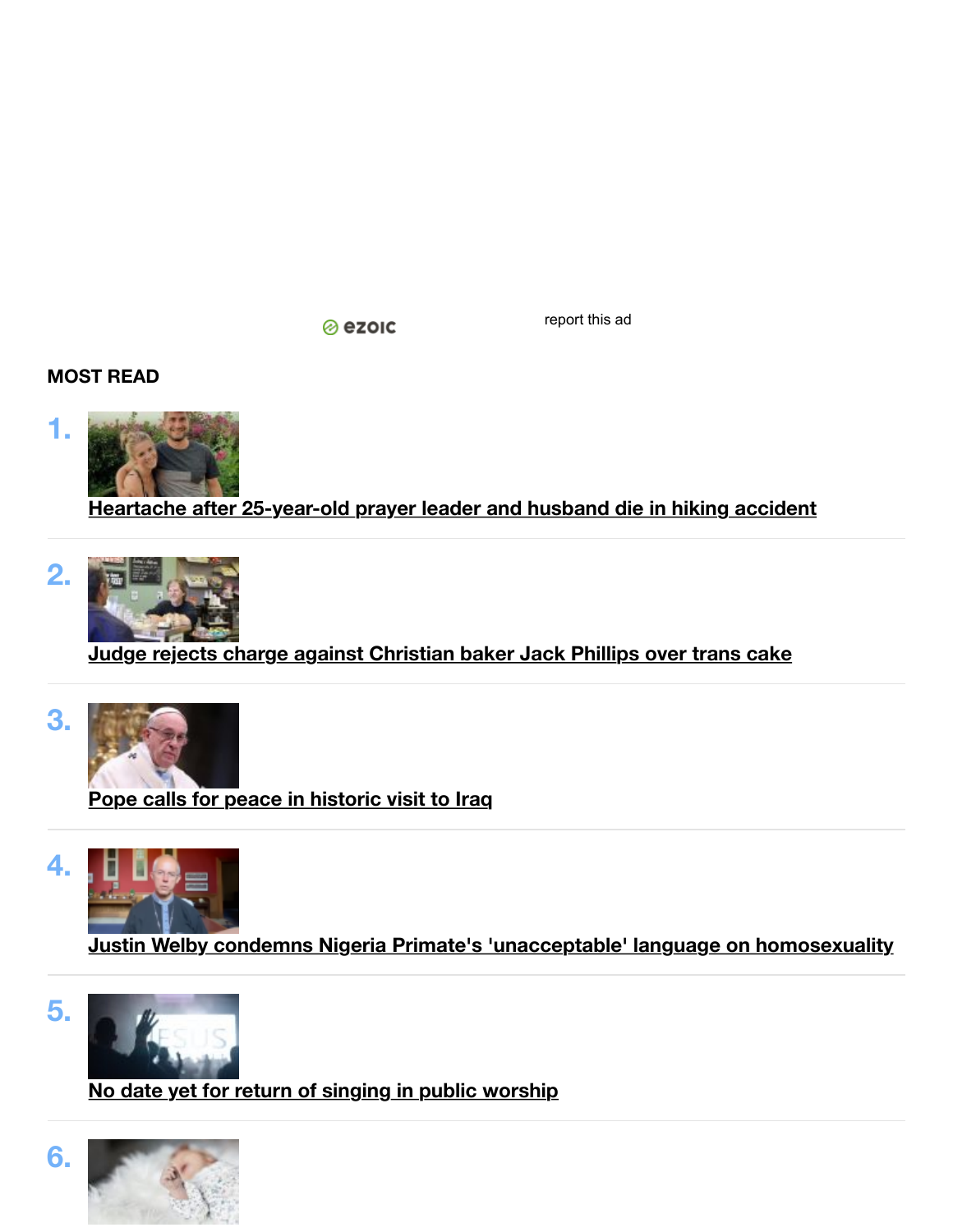

**Harry and Meghan say they were wed in secret by Archbishop of Canterbury 3 days before wedding**

## **MORE NEWS**



**[Is the Bible a patriarchal document?](https://christiantoday.com/)**



**[Harry and Meghan say they were wed](https://christiantoday.com/church) in [secret by Archbishop of Canterbury 3](https://christiantoday.com/job-listing) [days before wedding](https://christiantoday.com/culture)**



**[Welcome to Mozambique, where wom](https://christiantoday.com/video)en [really are fixing each other](https://christiantoday.com/privacy-policy)['](https://christiantoday.com/term)[s crowns](https://christiantoday.com/privacy-policy)**



**What if suffering is God's secret weapon?**



**Syrian women have suffered worst during a decade of war, now they want to be heard**



**Baptists call for fairness in global vaccine rollout**